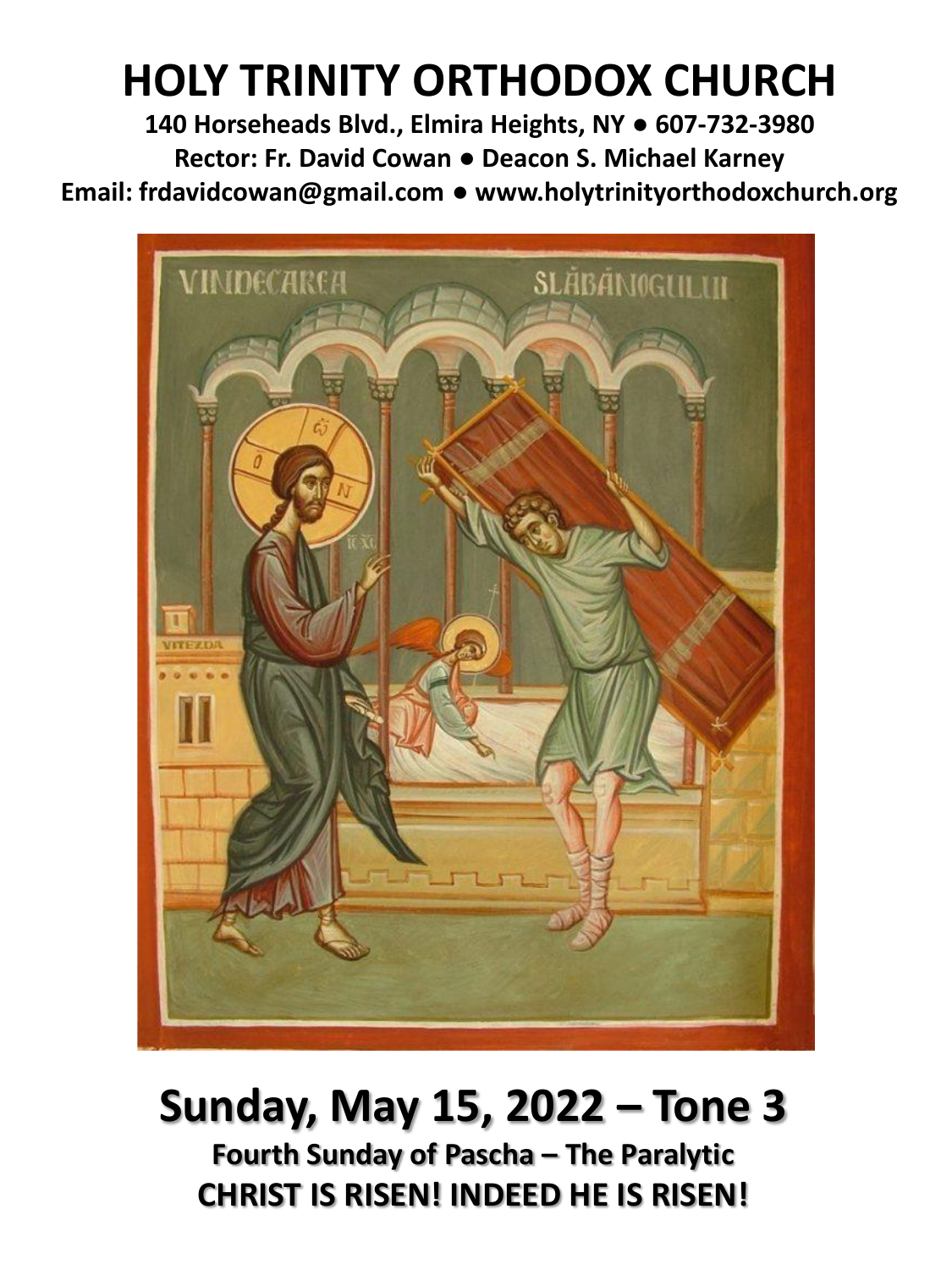## **SERVICES AND ACTIVITIES**

#### *Most Services May Be Joined by Live Stream at Web Address [www.facebook.com/htocelmiraheights](http://www.facebook.com/htocelmiraheights) or go to [www.YouTube.com](http://www.youtube.com/) and search for "Holy Trinity Church Elmira Heights NY"*

#### **Today – 4 th Sunday of Pascha: The Paralytic**

- 8:40 AM *3 rd and 6th Hours* 9:00 AM *Divine Liturgy* followed by Fellowship Hour, Church School and Teen Group *5:00 PM Distinguished Diocesan Benefactor Appreciation Dinner, with Abp. Michael, at St. George Orthodox Church, 2 Nottingham Terrace, Buffalo – More Details in This Bulletin*  **Tuesday, May 17** 7:00 PM "Orthodoxy 101" Adult Education – in Church and by Zoom **Wednesday, May 18 – Mid-Feast of Pentecost**  8:40 AM *3 rd and 6th Hours 9:00 AM Divine Liturgy* for the Mid-Feast of Pentecost **Saturday, May 21** 5:00 PM *Great Vespers;* Private Confession Available Afterward
- **Sunday, May 22 – Last Day of Church School for the Academic Year**
- 8:40 AM *3 rd and 6th Hours*
- 9:00 AM *Divine Liturgy* followed by Fellowship Hour, Fundraising Planning Meeting, and Year-End "Families Learning Together" Activity
- 1:00 PM *Blessing of Graves* at our Parish Cemetery

### **SECOND FRIDGE / FREEZER SOUGHT FOR MINISTRY HALL**

Thank you to those who brought the Fellowship Hour supplies requested last week!

Does anyone have **a refrigerator / freezer unit** 

that they can donate to the Ministry Hall?

We have one, but another would be very helpful for the fundraising events we are planning.



Week 1: Sunday, July 3 - Friday, July 8 -- Family Week

Week 2: Sunday, July 10 - Saturday, July 16 -- Horse Week 1

Week 3: Sunday, July 17 - Saturday, July 23 -- Mish Mash Week

Week 4: Sunday, July 24 - Saturday, July 30 -- Horse Week 2

Week 5: Sunday, July 31 - Saturday, August 6 -- Teen Week

standrewscamp.org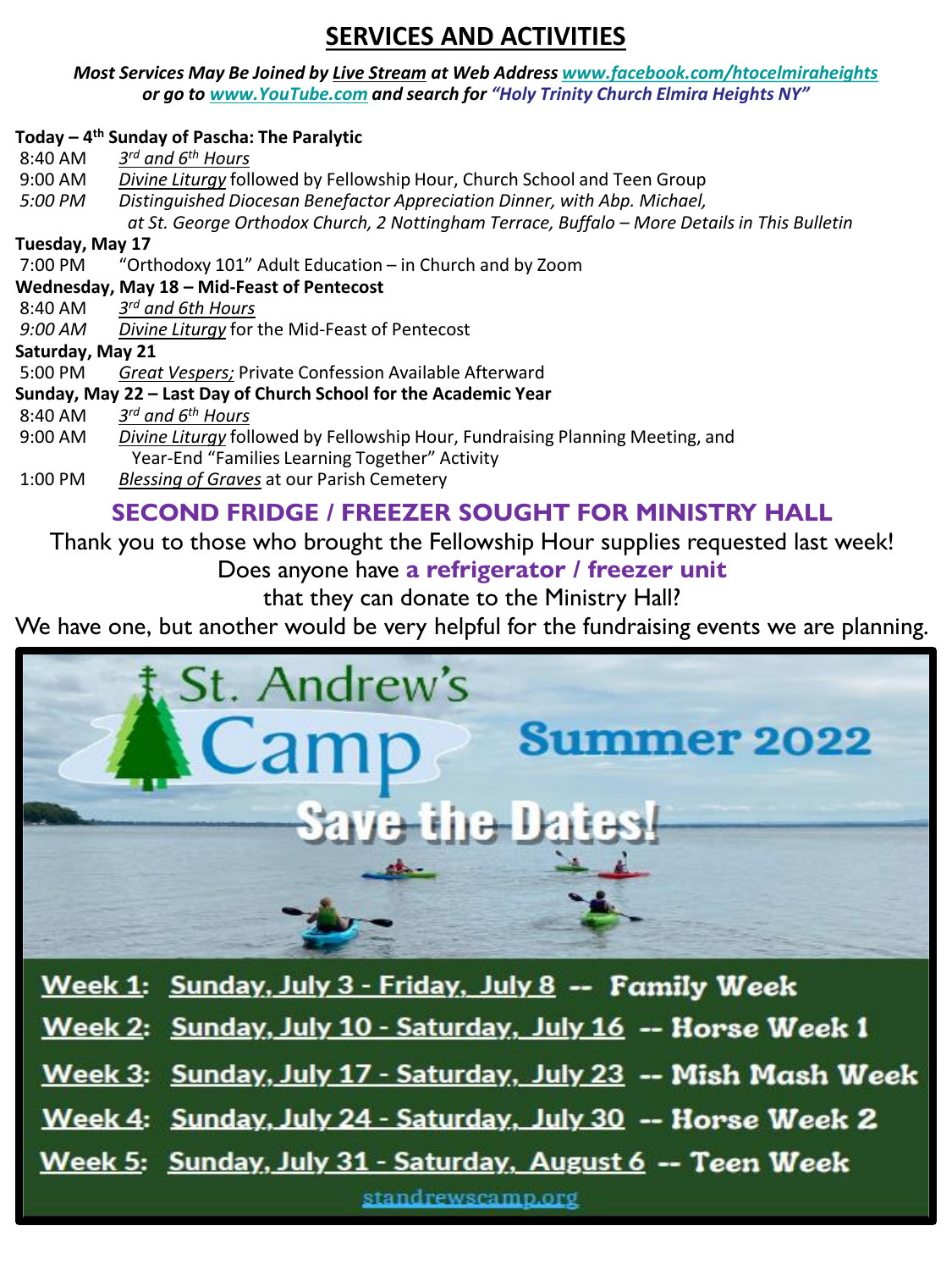### **SCRIPTURE READINGS**

**EPISTLE Acts 9:32-42** In those days: As Peter went here and there among them all, he came down also to the saints that lived at Lydda. There he found a man named Aeneas, who had been bedridden for eight years and was paralyzed. And Peter said to him, "Aeneas, Jesus Christ heals you; rise and make your bed." And immediately he rose. And all the residents of Lydda and Sharon saw him, and they turned to the Lord. Now there was at Joppa a disciple named Tabitha, which means Dorcas. She was full of good works and acts of charity. In those days she fell sick and died; and when they had washed her, they laid her in an upper room. Since Lydda was near Joppa, the disciples, hearing that Peter was there, sent two men to him entreating him, "Please come to us without delay." So Peter rose and went with them. And when he had come, they took him to the upper room. All the widows stood beside him weeping and showing tunics and other garments which Dorcas made while she was with them. But Peter put them all outside and knelt down and prayed; then turning to the body he said, "Tabitha, rise." And she opened her eyes, and when she saw Peter she sat up. And he gave her his hand and lifted her up. Then calling the saints and widows he presented her alive. And it became known throughout all Joppa, and many believed in the Lord. **GOSPEL John 5:1-15** At that time: Jesus went up to Jerusalem. Now there is in Jerusalem by the Sheep Gate a pool, in Hebrew called Bethesda which has five porticoes. In these lay a multitude of invalids, blind, lame, paralyzed. One man was there, who had been ill for thirty-eight years. When Jesus saw him and knew that he had been lying there a long time, He said to him, "Do you want to be healed?" The sick man answered Him, "Sir, I have no man to put me into the pool when the water is troubled, and while I am going another steps down before me." Jesus said to him, "Rise, take up your pallet, and walk." And at once the man was healed, and he took up his pallet and walked. Now that day was the sabbath. So the Jews said to the man who was cured, "It is the sabbath, it is not lawful for you to carry your pallet." But he answered them, "The man who healed me said to me, 'Take up your pallet, and walk.'" They asked him, "Who is the man who said to you, 'Take up your pallet, and walk'?" Now the man who had been healed did not know who it was, for Jesus had withdrawn, as there was a crowd in the place. Afterward, Jesus found him in the temple, and said to him, "See, you are well! Sin no more, that nothing worse befall you." The man went away and told the Jews that it was Jesus who had healed him.